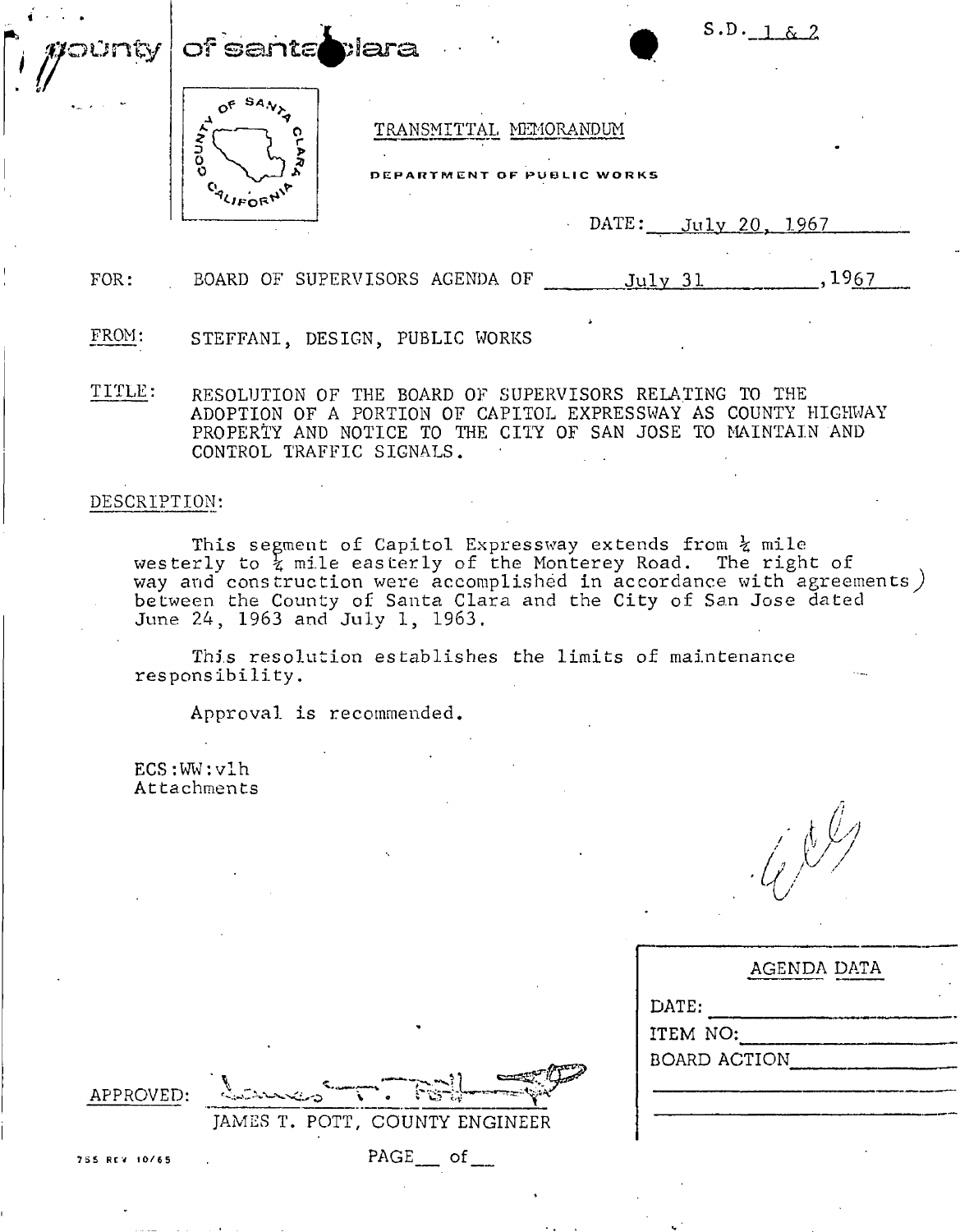**August 3, 196?** 

**t** 

**Mr\* Roy H. Hubbard Assistant City Clexfe City of** San **Jose First and Mission Streets San Jose, California** 

**Subjects Resolution re Capitol Expressway as county Hwy property, and Hotice for San Jose to maintain and control Traffic Signals** 

**Dear Mr, Hubbards** 

الأرباط

**Enclosed you will find a certified copy of a resolution relative to adoption of a portion of Capitol Expressway as County Highway property and Notice to City of san Jose to maintain and control traffic signals. This resolution was adopted by the Board of Supervisors of Santa Clara County at its meeting on July 31, 1967.** 

**The original of this resolution and the map are being forwarded to the Recorder<sup>1</sup>s office for recording\* The enclosed copy is for your records.** 

**Very truly yours.** 

**BOARD OF SUPERVISORS** 

**Donald M. Rains Assistant Clerk of the Board** 

**OMRs jc**  Encl.

ce: Public Works Dept. (3-Resals Frages)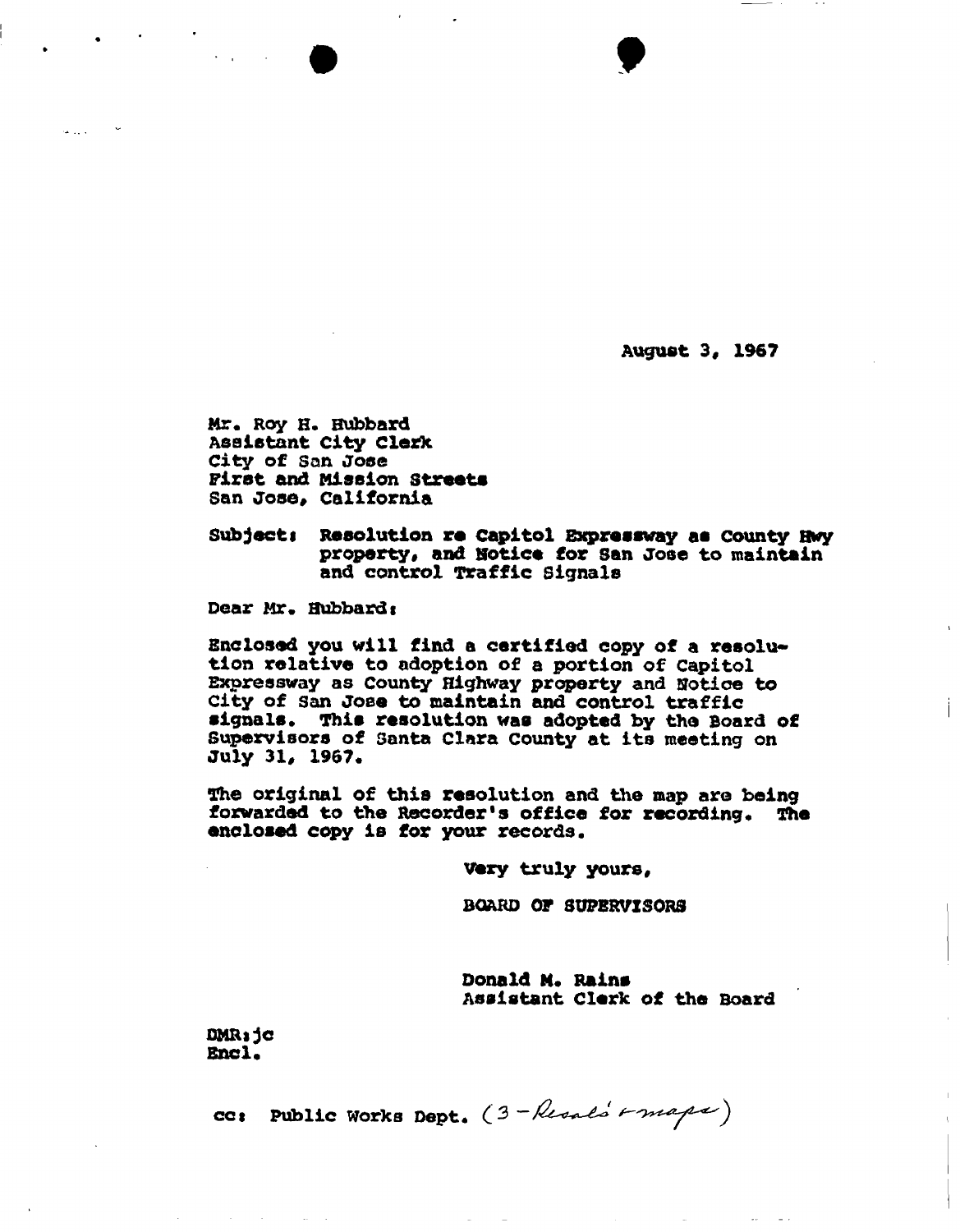RESOLUTION RELATING TO RELINQUISHMENT OF COUNTY HIGHWAY PROPERTY AND NOTICE<br>TO CITY OF San Jose TO RESUME TO CITY OF San Jose TO RESUME CONTROL AND MAINTENANCE OF RELOCATED . AND RECONSTRUCTED CITY STREETS

3156406

Book 7584 Page612

 $\frac{1}{2}$   $\frac{1}{2}$   $\frac{1}{2}$   $\frac{1}{2}$   $\frac{1}{2}$   $\frac{1}{2}$ 

 $\Omega$   $\mathbf{P}$   $\mathbf{X}$   $\mathbf{Z}$   $\mathbf{C}$ §<sup>m</sup> *-n* 

 $\Omega$ 

**SUPER** 

 $\ddot{\mathbf{g}}$   $\mathbf{g}$   $\ddot{\mathbf{g}}$   $\ddot{\mathbf{g}}$   $\ddot{\mathbf{g}}$   $\ddot{\mathbf{g}}$   $\ddot{\mathbf{g}}$   $\ddot{\mathbf{g}}$   $\ddot{\mathbf{g}}$   $\ddot{\mathbf{g}}$   $\ddot{\mathbf{g}}$  $\mathbb{P}^{\mathfrak{w}}$  , which  $\mathbb{P}^{\mathfrak{w}}$  , which  $\mathbb{P}^{\mathfrak{w}}$ - ^ C O O

 $\frac{1}{2}$   $\frac{1}{2}$   $\frac{1}{2}$   $\frac{1}{2}$   $\frac{1}{2}$   $\frac{1}{2}$   $\frac{1}{2}$   $\frac{1}{2}$   $\frac{1}{2}$   $\frac{1}{2}$   $\frac{1}{2}$   $\frac{1}{2}$   $\frac{1}{2}$   $\frac{1}{2}$   $\frac{1}{2}$   $\frac{1}{2}$   $\frac{1}{2}$   $\frac{1}{2}$   $\frac{1}{2}$   $\frac{1}{2}$   $\frac{1}{2}$   $\frac{1}{2}$   $\mathcal{L}$  or  $\mathcal{L}$  in  $\mathcal{L}$ 

O'

 $\Xi \succeq$  :

 $\leq 5$ WHEREAS, the County of Santa Clara did on the 24th day of June 1963 , and the City of San Jose on the 1st  $\widetilde{\mathbb{E}}$   $\widetilde{\mathbb{E}}$   $\widetilde{\mathbb{E}}$ day of July 1963 enter into an agreement providing for the  $\bm{\varphi}$  and closing and/or relocating of existing city streets by the County and also providing for the construction by the County of Capitol Expressway also provided for the construction by the construction by the  $C$ between Narvaez Avenue and Tuers Road ; and **6.**<br> **EXECUTE: Avenue** and Tuers Road ; and **6.** 

•WHEREAS, a portion of the construction provided for in the agreement and shown on the attached Exhibit "A" has been completed by the County.

NOW, THEREFORE, BE IT RESOLVED by the Board of Supervisors of the County of Santa Clara that the County hereby adopts, as County highway property, all the roads and portions thereof as indicated by shading on the attached Exhibit "A", and the County, as provided for shading on the attached Exhibit "A", and the County, as provided for in said agreement and in accordance with Streets and Highways Code Section 1731, does hereby relinquish to the City, and does hereby notify the City to result the City to relative control and maintenance of the relative control and maintenance<br>The relative control and maintenance of the relative control and maintenance control and maintenance control a .or reconstructed city street city street city street city street city street city street city street city street city street city street city street city street city street city street city street city street city street roads within the city limits, constructed by the County and shown on the attached Exhibit "A". on the attached Exhibit "A".

FASSED AND ADOPTED by the Board of Supervisors of the County of Santa Clara, State of California, on **noting the state of the state of California**, on **noting the state of the state** following vote:

NOES: Supervisors None ABSENT: Supervisors None

**a** 

 $\texttt{GFS}\texttt{:gc}$ 

*t* 

*h* 

AYES: Supervisors Della Moggiore Spangler Mehrkens Sangher Quinn

 $M$ marles a

Approved as to Form  $27$  inn $\sqrt{2}$ Deputy County Cornsel

ATTEST: JEAN PULLAN, Clerk Board of Supervisors

11/16/66 TO BE RECORDED  $P/w$   $12-16-66$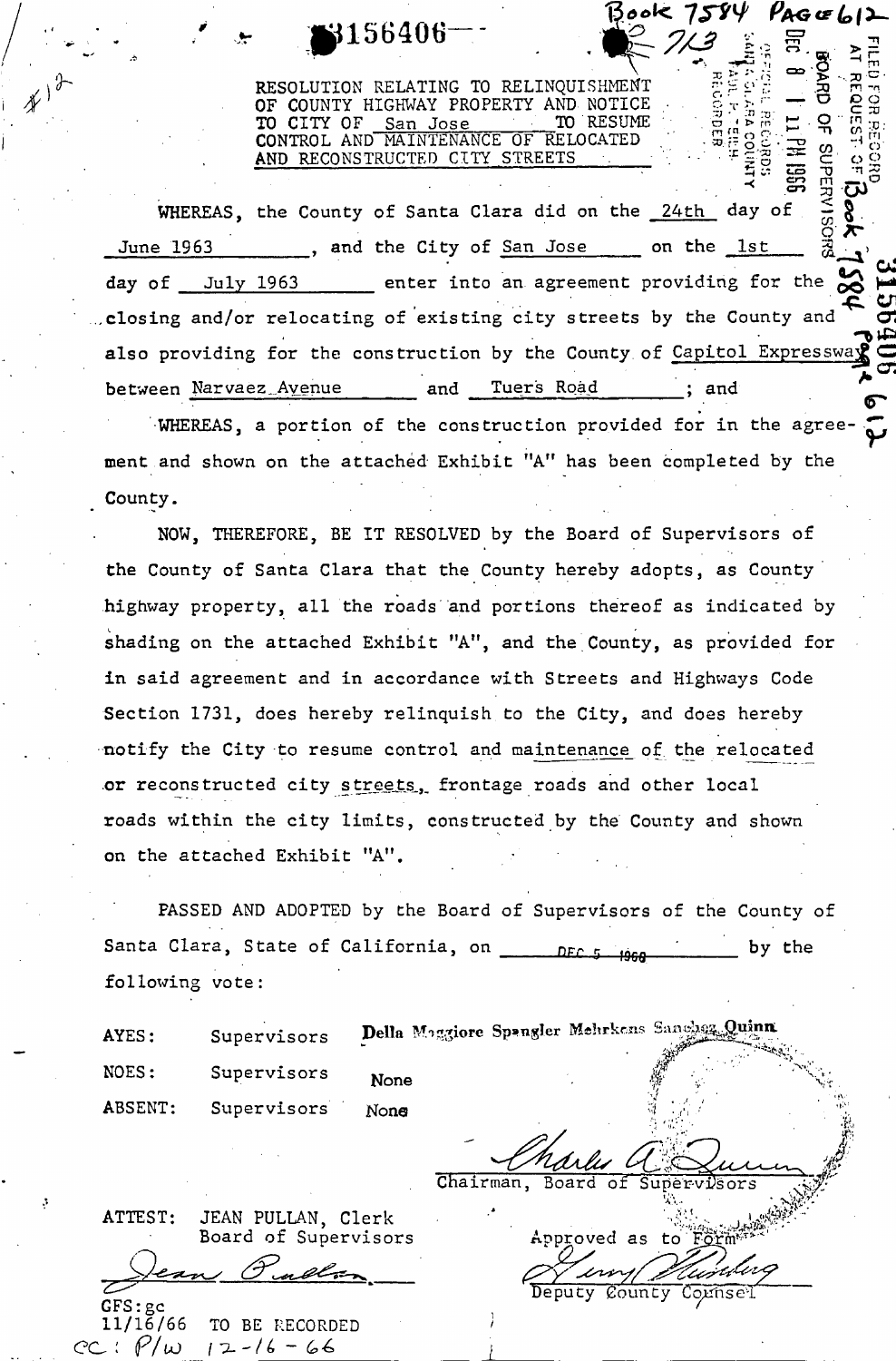

 $\mathbf{I}$ 

 $\ddot{\phantom{a}}$ 

**OFATACES 997 M DEC 10 90 M PSG ARCENTED ASSESS** 

 $\lambda_{\zeta}$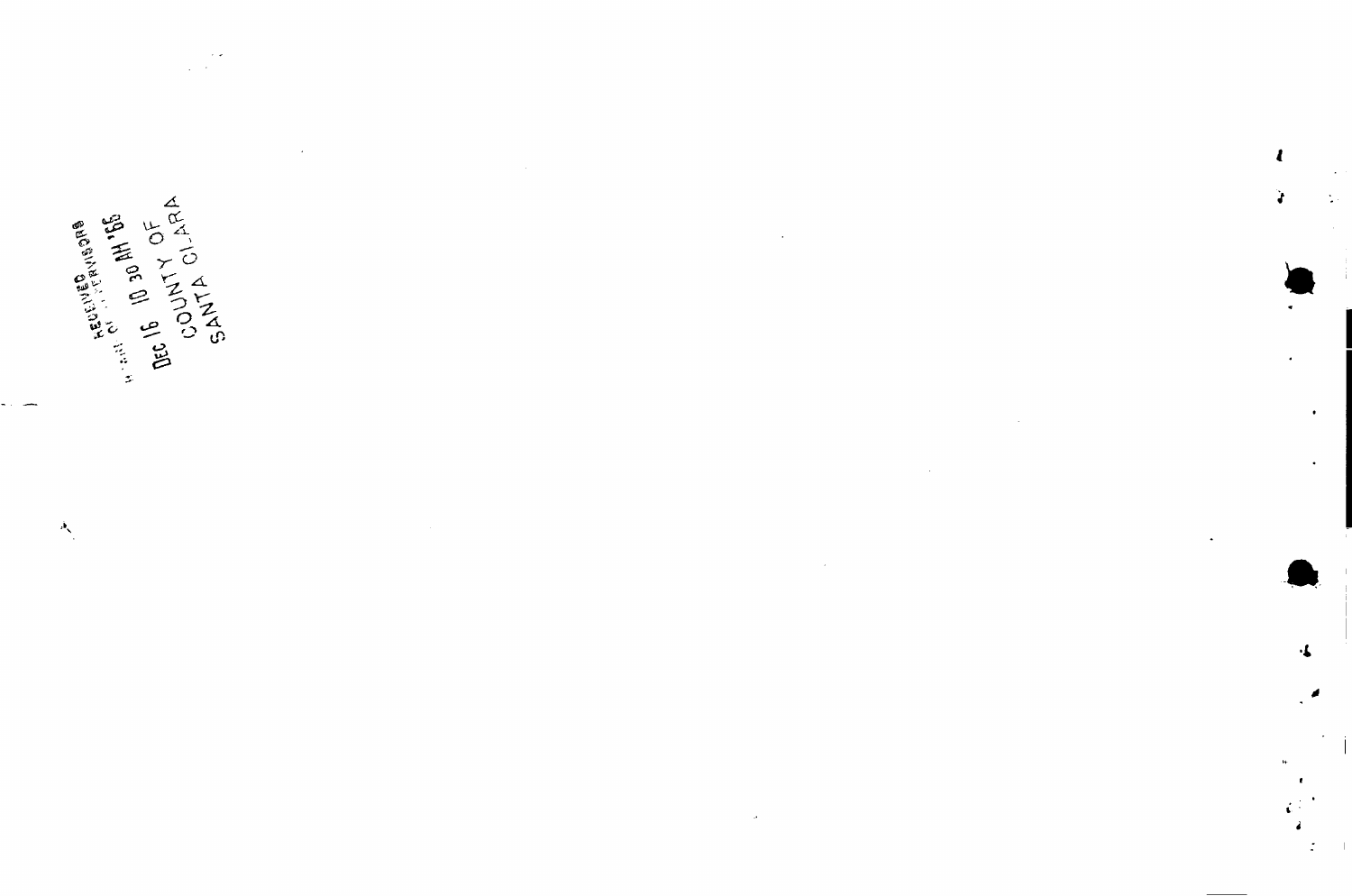OGODOOD **F** I<br>AT REQUEST OF<br>G TO THE ADOPTION OF A *Arguel* of *Audension* PORTION OF CAPITOL EXPRESSWAY AS COUNTY HIGHWAY PROPERTY AND NOTICE TO THE CITY OF SAN JOSE TO MAINTAIN AND CONTROL TRAFFIC SIGNALS

**SANTA CLARA COUNT** 

**<sup>v</sup> BOOK si 811 FAPE**jh^ **O ' 99r>** 

 $T^{\sim}$  page 10 For Record  $\sim$ 

 $A_{\text{ULG}}$  4  $12$  14 PM  $367$ 

OFFICIAL RECORDS

*GEORGE E. FOWLES* 

**QUEGORDER** WHEREAS, the County of Santa Clara did on the 24th day of  $\mathbb{R}$  $\left(\begin{array}{ccc} 1 & 0 & 0 \\ 0 & 0 & 0 \end{array}\right)^{\nu}$ June 1963, and the City of San Jose on the 1st day of July 1963 *<sup>J</sup>* enter into an agreement providing for the construction by the County of Capitol Expressway between Narvaez Avenue and Tuers Road; and

WHEREAS, a portion of the construction provided for in the agreement and shown on the attached Exhibit "A" has been completed.

NOW, THEREFORE, BE IT RESOLVED by the Board of Supervisors of the County of Santa Clara that the County hereby adopts, as County highway property, all the roads and portions thereof as indicated by shading on the attached Exhibit "A". County of Santa Clara does hereby notify the City of San Jose to immediately maintain and hereby notify the City of San Jose to immediately maintain and control the traffic signals as shown on the attached Exhibit "A", and  $C$  county of  $\mathcal{L}$  and control all other and control all other areas  $\mathcal{L}$ shaded on said Exhibit "A".

PASSED AND ADOPTED by the Board of Supervisors of the County of<br>JUL 31 1967 **JUL 3 1 1967.**  Santa Clara, State of California, on by the following vote:

AYES: Supervisors Della Maggiore Spangler Mehrkens Sanchez Quinn

NOES: Supervisors None

ABSENT: Supervisors None

ATTEST: JEAN PULLAN, Clerk of the Board of Supervisors

Approved as to Form:

<u>leral Unongssen</u> Deputy County Counsel

*tf*  Date

Chairman, Board ി Suber *it'*  v-y V. t\ i *h-iy..*  •.J: *.* a, v •  $\Re$  .  $s$   $\cup$   $s$   $\cup$   $s$   $\cup$   $s$   $\cup$   $s$   $\cup$   $s$   $\cup$   $s$   $\cup$   $s$   $\cup$   $s$   $\cup$   $s$   $\cup$   $s$   $\cup$   $s$   $\cup$   $s$   $\cup$   $s$   $\cup$   $s$   $\cup$   $s$   $\cup$   $s$   $\cup$   $s$   $\cup$   $s$   $\cup$   $s$   $\cup$   $s$   $\cup$   $s$   $\cup$   $s$   $\cup$   $s$   $\cup$   $s$  AFTER RECORDING RETURN TO Board of Supervisors... Room 524  $70$  West Hedding Street San Jose, California 95110

TO BE RECORDED

JUL 31 1967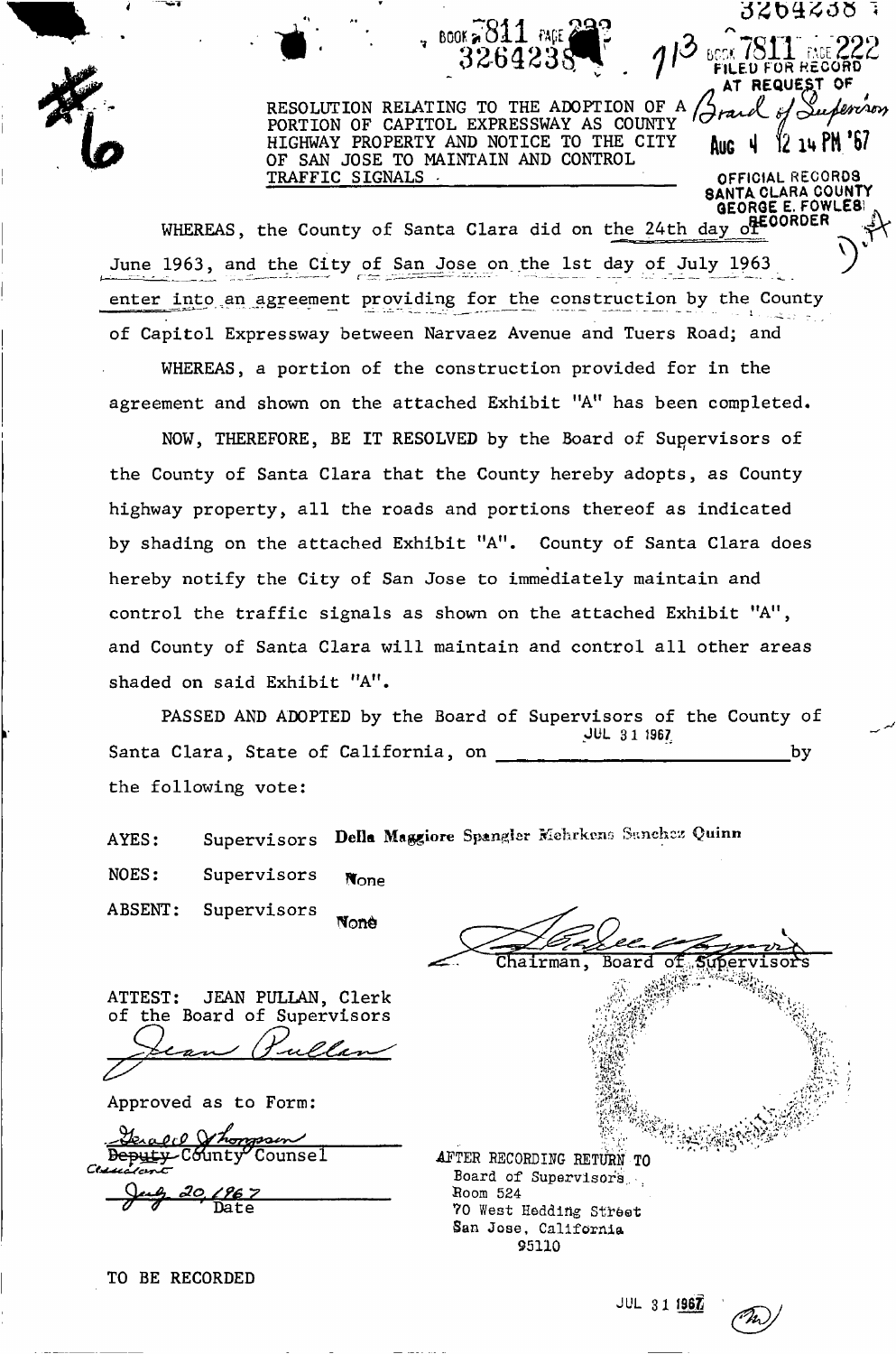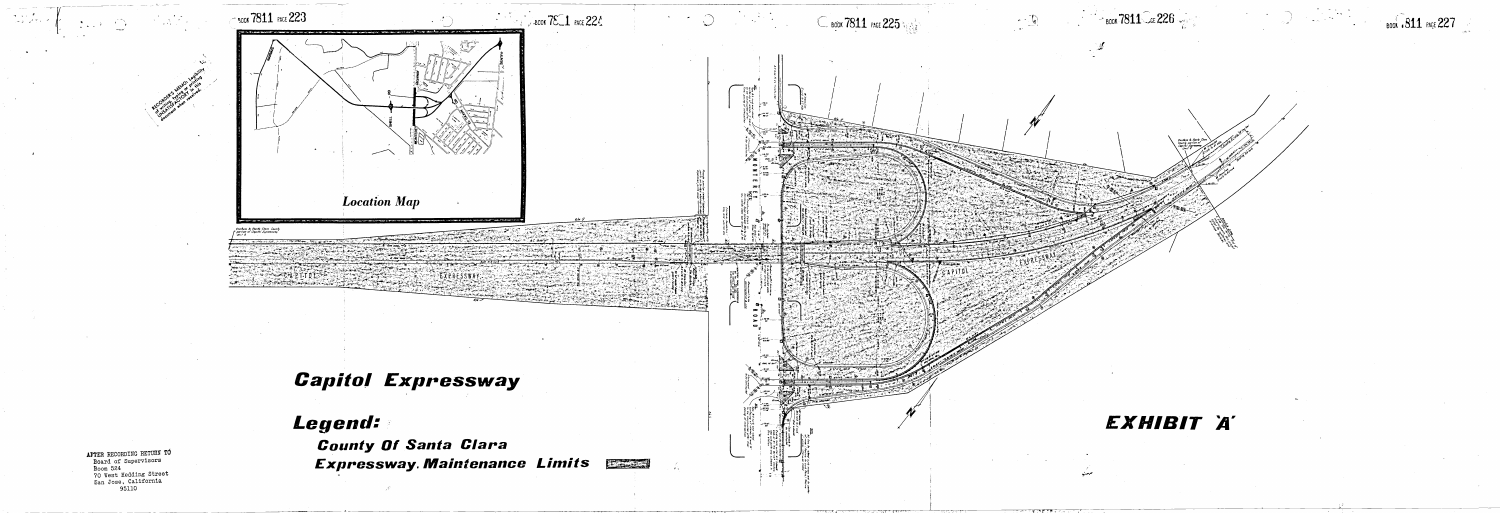EXPRESSWAY AGREEMENT<br>CAPITOL EXPRESSWAY - CITY OF SAN JOSE

Capit Germany S.D.#2

THE FOLLOWING is an Agreement between the COUNTY OF SANTA CLARA<sup>5</sup> (hereinafter called "County") and the CITY OF SAN JOSE (hereinafter called "City");

WHEREAS, County Hes adopted a resolution on June 24, 1963, determining that a county highway be established partly within the City of San Jose to b& constructed as a portion of the Capitol Expressway; and .

WHEREAS, a plan map for such expressway has been prepared showing the proposed expressway plan of County as it affects streets of City, including provisions for closing City'streets, for carrying City streets over or under or to a connection with such expressway, for relocation of City streets, and for construction of frontage roads and other local roads;

NOW, THEREFORE, IT IS AGREED:

1. City agrees and consents to:the closing by County of existing City streets, relocation by County of existing City streets, construction by County of expressway, frontage roads, and other construction affecting existing City streets, between Narvaez Road and Tuers Road, all as shown on the plan map attached hereto add marked Exhibit "A" and made a part hereof by reference. All of the costs of the foregoing, including, but not limited to, the payment of compensation for the taking or damaging of private property, shall be borne by County.

2. County, in the construction of said expressway; will at County's expense make such changes affecting City streets in accordance with the said plan attached hereto, or as the same may hereafter be modified by subsequent agreement between the parties hereto.

 $e \in C$  .  $\mathcal{I}$  we  $\leftarrow$ 

JUN 24 1963 mano le/An Ed. HEL CELOR ES TERRITO **NO**: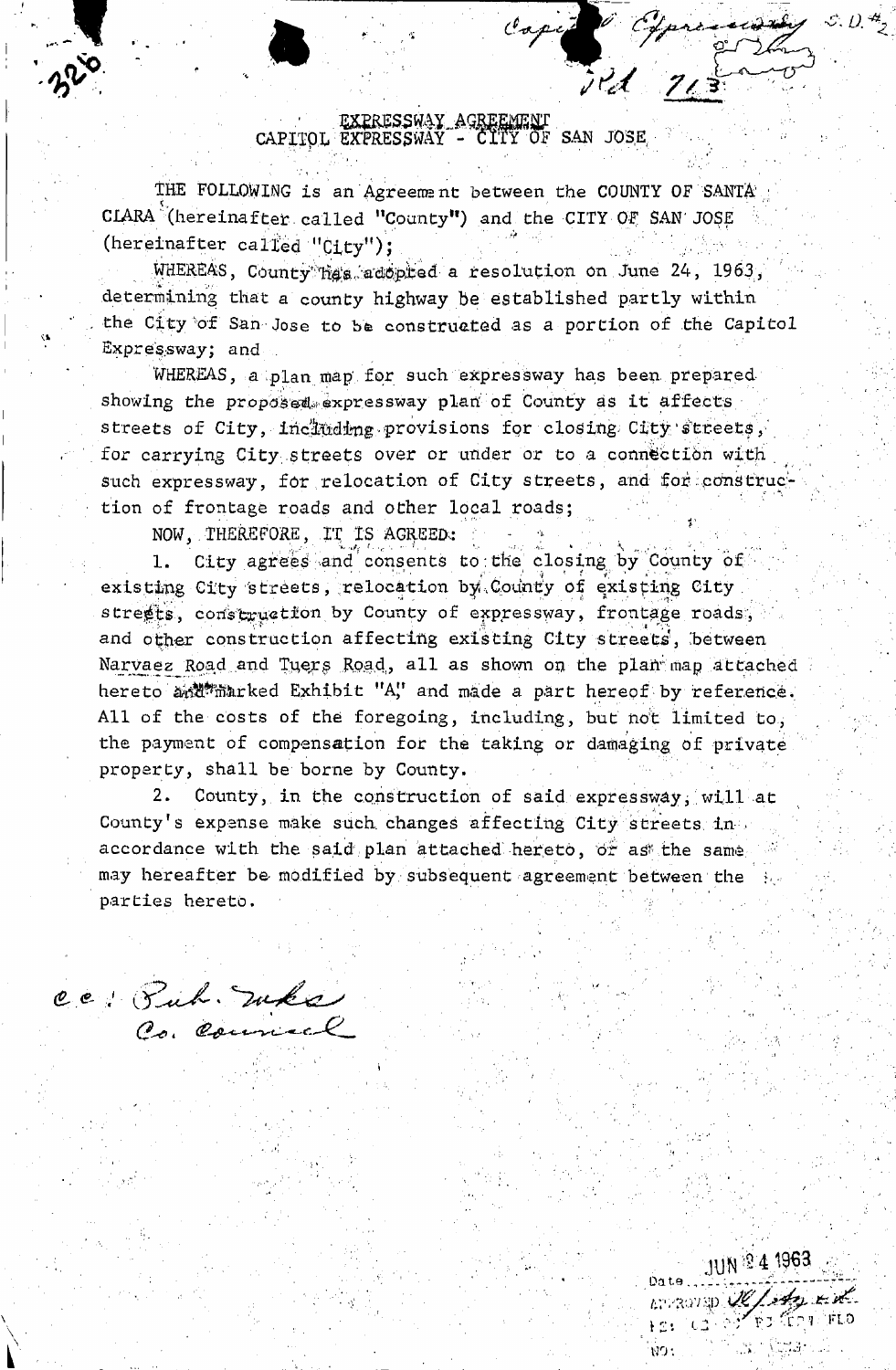3. City will resume control and maintenance of each of the relocated or reconstructed City streets and accept control and maintenance over each of the frontage roads and other local roads constructed by County in the City, on notice to City from County that the work herein provided for on such roads has been completed except as to any portion-thereof which is, adopted'by County as a part of the expressway property. City will also accept title to the portions of such streets outside the expressway limits upon relinquishment by County.

 $\bullet$ 

4.. This Agreement may be modified at any time by the mutual consent of the parties hereto, as may become necessary for the best accomplishment through County and City cooperation,of the whole expressway project for the benefit of the people of City and County.

IN WITNESS WHEREOF, the parties hereto have caused this Agreement to be executed by their respective officers duly authorized: By COUNTY this JUN 2 4 1963 , and by CITY this *J y/fUX* 

 $-2 -$ 

COUNTY OF SANTA CLARA

rman, Board of Supervisors

"COUNTY"

CITY OF SAN JOSE

by <u>Robert Welch</u>

"CITY"

ATTEST:

*/* 

FRANCIS L. GREINER

ATTEST: JEAN PULLAN; Clerk

Board of Supetvisors

**h**<br>**h** *C*<sup>1</sup> *h***<sub>rt</sub>** *C***<sup>1</sup> <b>***c<sup>1</sup></del> <i>c*<sup>1</sup> *c<sup>1</sup> c<sup>2</sup> c<sup>1</sup> c<sup>2</sup> c<sup>2</sup> c<sup>2</sup> c<sup>2</sup> c<sup>2</sup> c<sup>2</sup> c<sup>2</sup> c<sup>2</sup> c<sup>2</sup> c<sup>2</sup> c<sup>2</sup> c<sup>2</sup> c<sup>2</sup> c<sup>2</sup> c<sup>2</sup> c<sup>2</sup>* City Clerk

City Clefk by $\mathcal{L}_{\rightarrow}$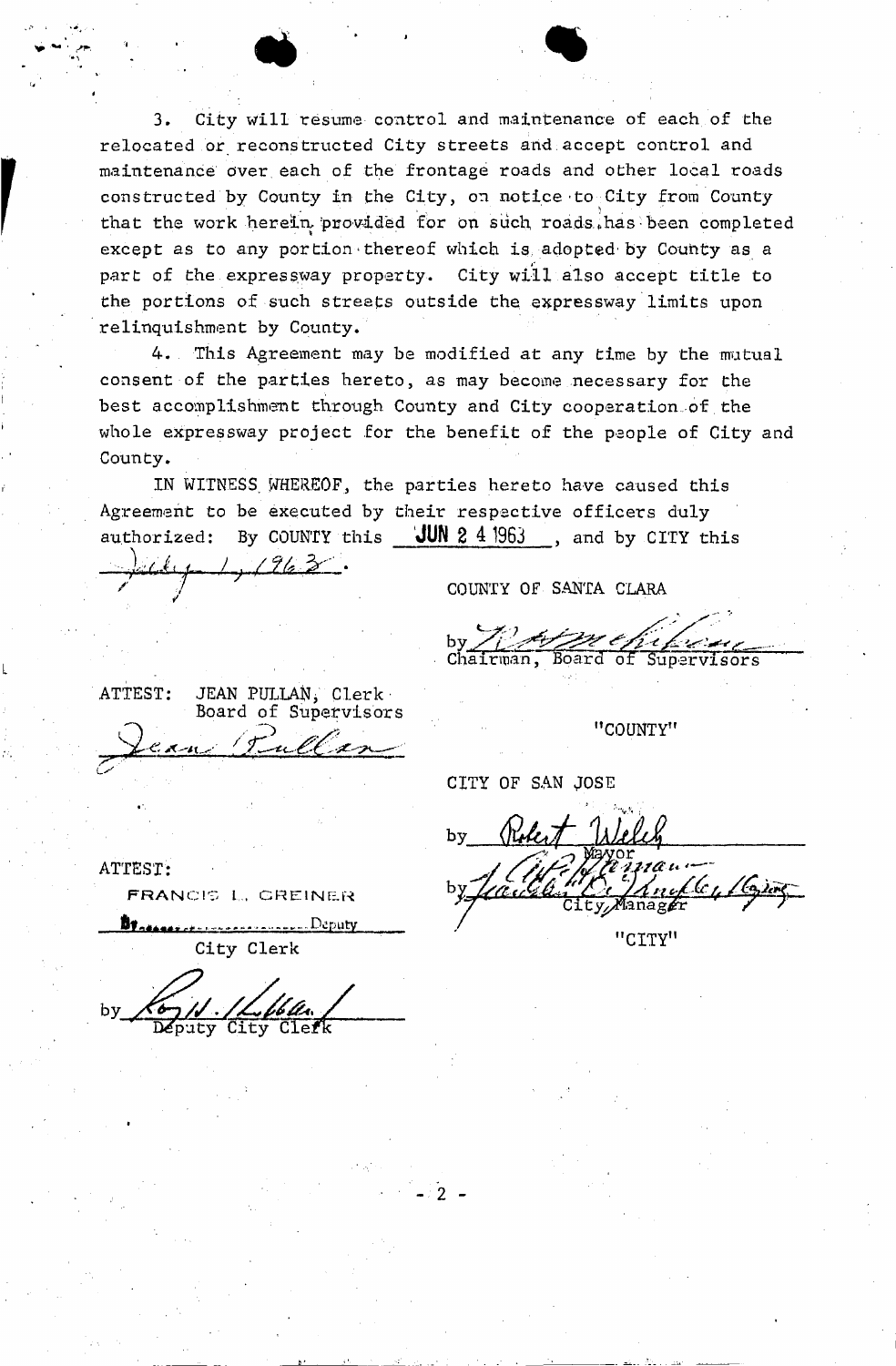**June 25, 1963** 

**To8 James T. Pott, Department of Public Works** 

**Subjects EXPRESSWAY AGREEMENT - CITY OF SAN JOSE - CAPITOL EXPRESSWAY** 

**Attached hereto are five (S) copies of Expressway Agreement with the City of San Jose relating to Capitol Expressway, in accordance with your memo of June 17th to James B. Enochs.** 

**TherBoard of Supervisors at its regularly scheduled meeting of June 24, 1963, authorized its Chairman to execute this Expressway**  Agreement on behalf of the County.

**It is our understanding that your office will secure the signatures of the City of San Jose and that a fully executed copy will be**  returned to this office, as stated in your memo.

**Very truly yours,** 

**BOARD OF SUPERVISORS** 

**Mrs. Jean Pullan Clerk of the Board** 

**JPsDMRtkb Attachments** 

**Original & 4 - Public Works 1 copy ~ Board pending file**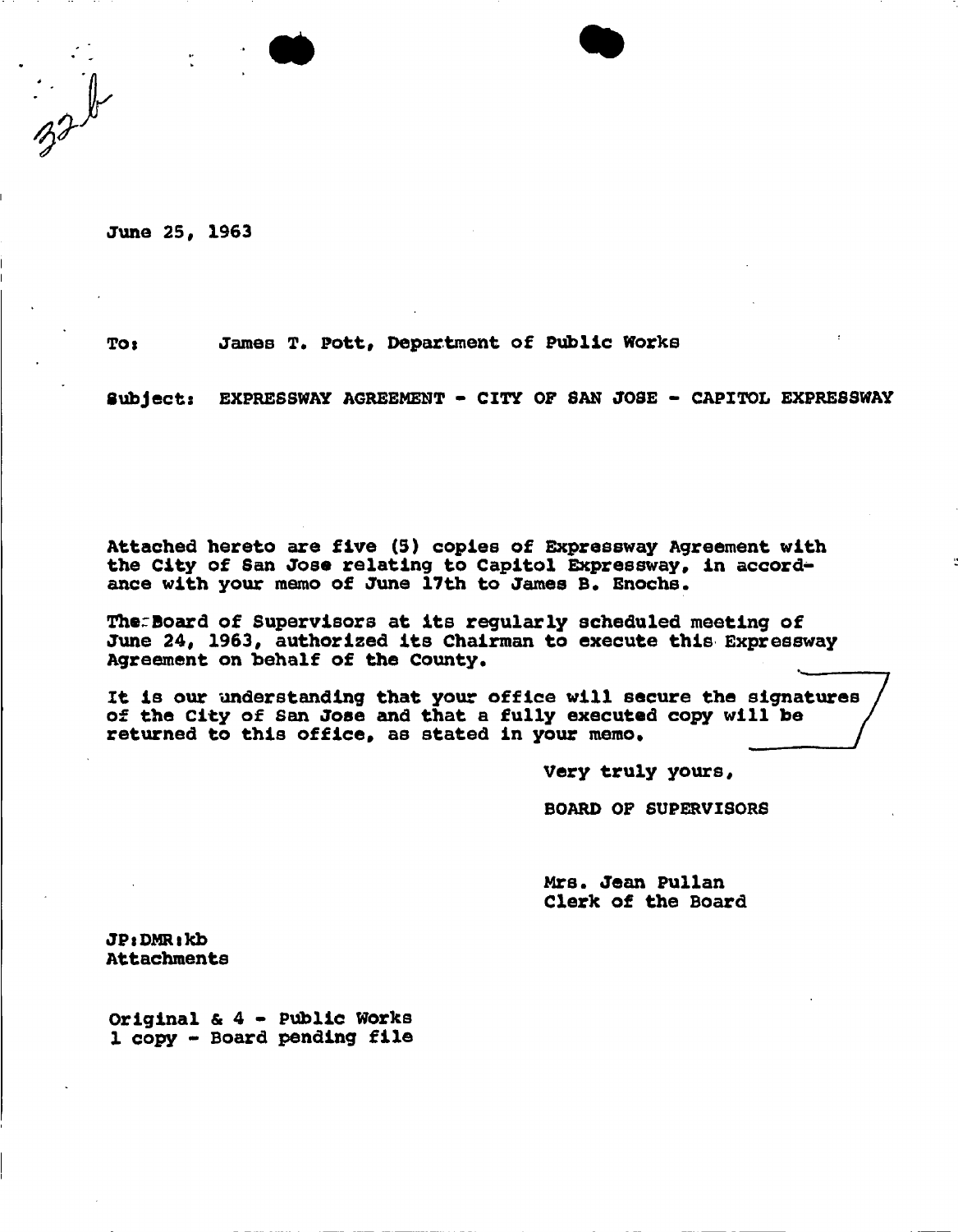| MEMORANDUM |  |                                 |  |                       |  |  |  |
|------------|--|---------------------------------|--|-----------------------|--|--|--|
|            |  | Loi James B. Enoch              |  | From: James T. Pott   |  |  |  |
|            |  | subject: Agenda - June 24, 1963 |  | Dato: $June 17, 1963$ |  |  |  |

RESOLUTION DECLARING THAT CAPITOL EXPRESSWAY BETWEEN NARVAEZ AND TEURS IS A COUNTY HIGHWAY *JVUS* 

EXPRESSWAY AGREEMENT WITH CITY OF SAN JOSE FOR CAPITOL EXPRESSWAY BETWEEN NARVAEZ AND TEURS  $\tau \nu e \kappa s$ 

RESOLUTION DECLARING THAT CAPITOL EXPRESSWAY BETWEEN NARVAEZ AND -TEURS TO BE A FREEWAY **7** 

This paper needs to be executed in the order above stated. It is the necessary.paper work associated with placement of this portion of Capitol Expressway in line for funding under the Phase I Bond Program. The policy resolution authorizing placement of Capitol Expressway in Phase I has already been approved by Trafficways and the Board of Supervisors on April 1, 1963.

Bycaction on June 17, the Board approved application for Urban Extension Funds for this project to provide an additional source of financing to the Expressway System - particurlarly this project. Appropriate exhibits will be on the Board Chambers wall on June 24.

Concurrent paper is being executed by the City of San Jose in an effort to beat the July 1, deadline for paper work on this project. As a result, it would be appreciated if all paper to be executed by Board would be returned to this office as soon as possible following execution. This office will then insure that signatures appear properly on one set of paper. Following this operation, appropriate paper fully executed will be delivered to the Clerk of the Board.

 $JTP:ee$ 

cc: ECS,JEAN PULLAN

ATTACHMENT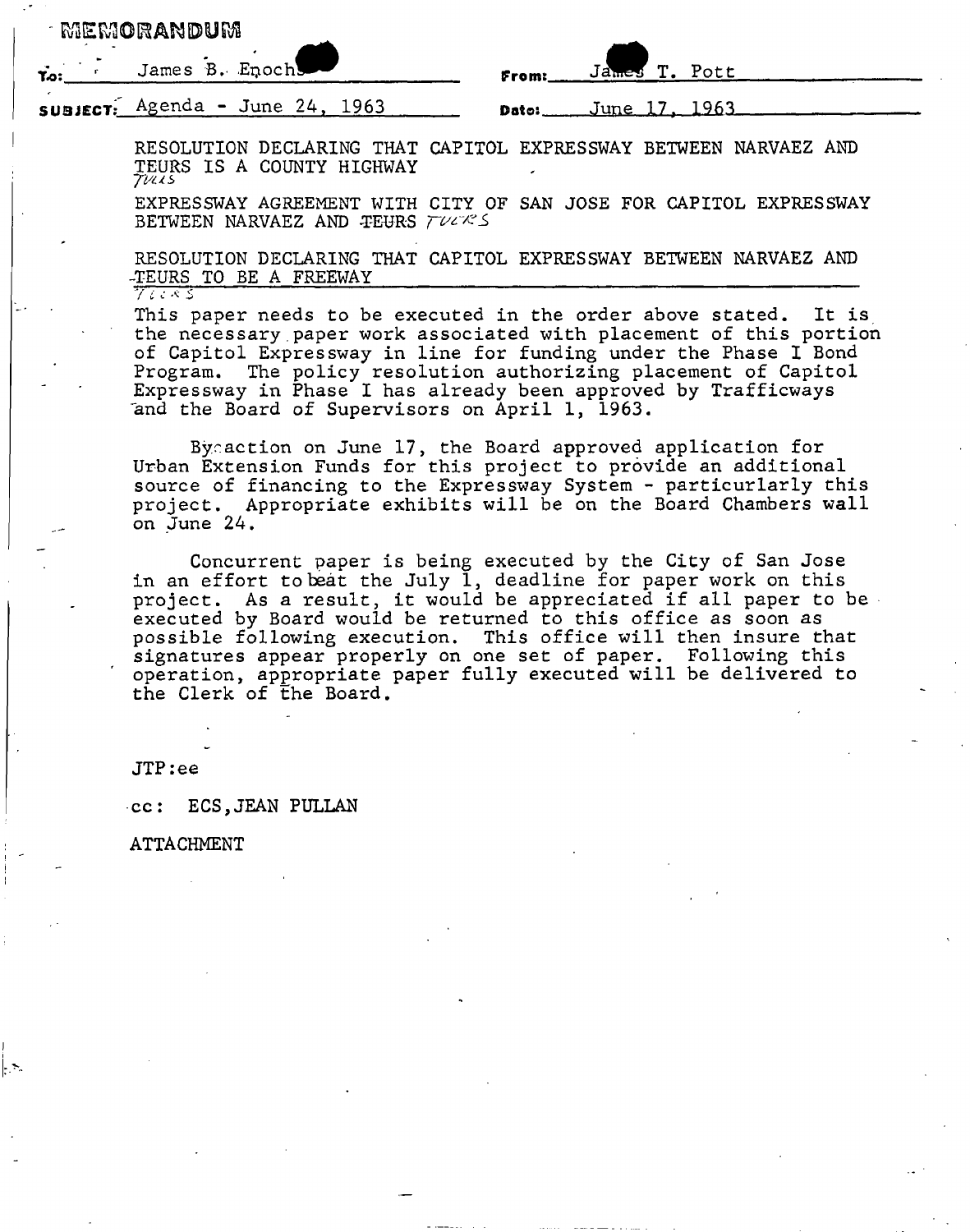



BOOK 7584 PACE 63

# Department of Public Works

## CAPITOL EXPRESSWAY

## UNIT II

EXHIBIT A

 $\vert$  Legend

 $\frac{1}{2}$  **book 7584** FADE 631

n hayrnad (mall

County of Santa Clara Expressway Maintenance Limits